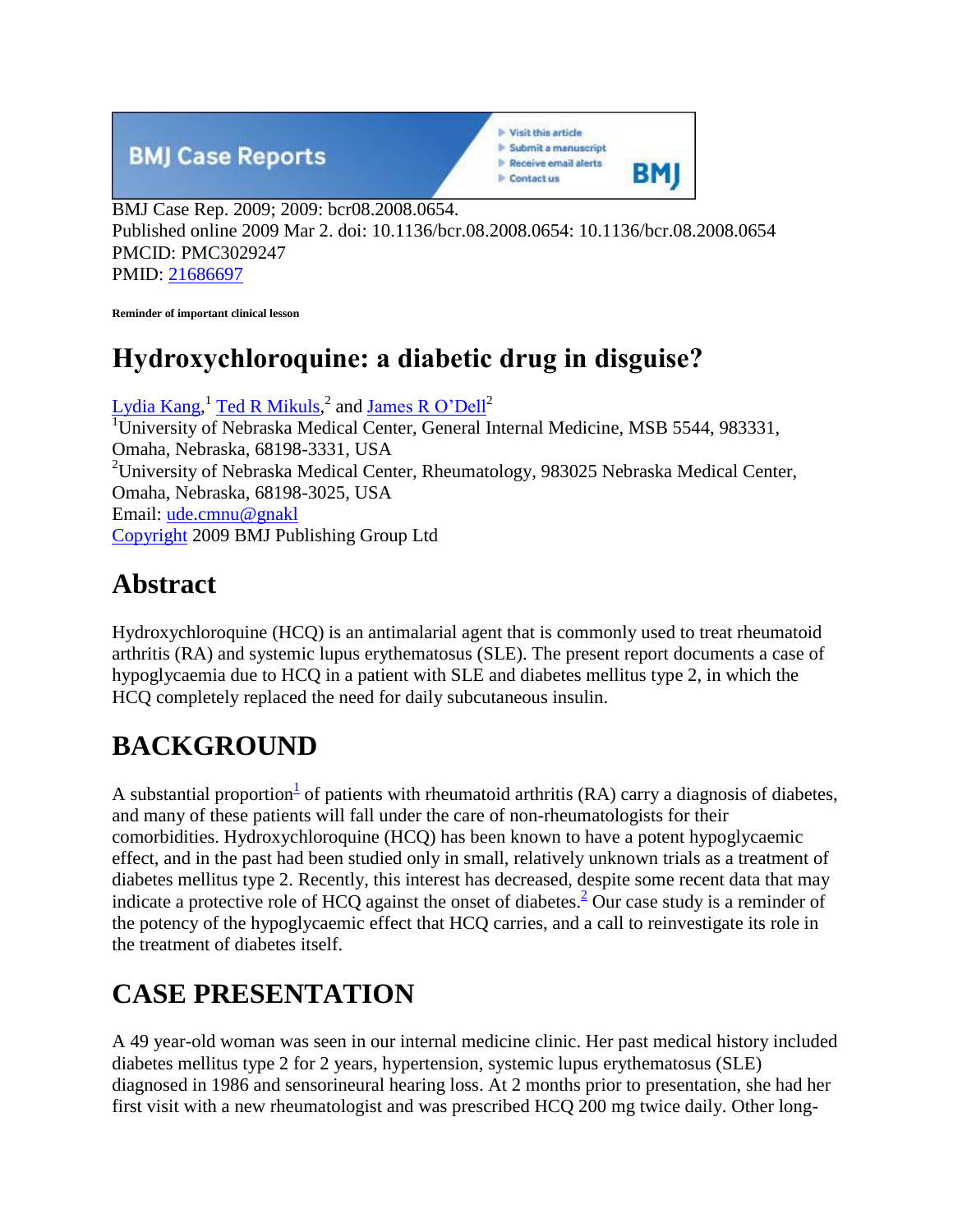standing medications at that time included methotrexate 10 mg weekly, prednisone 10 mg daily, rosiglitazone 8 mg daily, insulin glargine 25 units daily, aspirin 81 mg daily, hydrochlorothiazide 25 mg/triamterene 37.5 mg daily and folic acid 1 mg daily. Her most recent haemoglobin A1c was 6.2%. She had previously been prescribed HCQ approximately 1 year prior but had quickly discontinued it due to stomach upset. She had not noticed any symptoms of hypoglycaemia at that time.

At our outpatient internal medicine evaluation, the patient reported episodes of hypoglycaemia immediately after the initiation of HCQ. Her symptoms included diaphoresis, hunger, nausea and tremulousness. She reported glucometer readings approximating 50 mg/dl during these events. She discontinued the 25 units of insulin glargine, but continued the HCQ, rosiglitazone and her other medications. Her finger sticks normalised within 2 days. At our visit, she reported random finger sticks in the 110–120 mg/dl range. At 2 months after discontinuing her insulin and beginning the HCQ, a repeat haemoglobin A1C had decreased to 5.7%.

## **OUTCOME AND FOLLOW-UP**

At 6 months later her rosiglitazone 8 mg was changed to pioglitazone 45 mg per day, after she expressed concerns about risks regarding rosiglitazone. Her subsequent haemoglobin A1C after this change was 5.8%. Her most recent ophthalmologic exam showed no signs of HCQ toxicity or diabetic retinopathy, and she has not reported any other side effects from this treatment.

# **DISCUSSION**

Antimalarials such as HCQ and chloroquine (CQ) have been long known to cause hypoglycaemia. The mode of hypoglycaemic action may occur due to inhibition of intracellular degradation of insulin[,](https://www.ncbi.nlm.nih.gov/pmc/articles/PMC3029247/?report=printable#b4)<sup>3</sup> increased insulin secretion in pancreatic islet cells,<sup>4</sup> and inhibition of hepatocyte gluconeogenesis.<sup>[5](https://www.ncbi.nlm.nih.gov/pmc/articles/PMC3029247/?report=printable#b5)</sup> HCQ appears to have a linear dose-effect relationship for increasing insulin levels over a range of HCQ concentrations[.](https://www.ncbi.nlm.nih.gov/pmc/articles/PMC3029247/?report=printable#b6)  $\frac{6}{5}$  Though HCQ has become the medication of choice in rheumatic diseases due to its decreased ocular toxicity compared to  $\text{CQ}$ [,](https://www.ncbi.nlm.nih.gov/pmc/articles/PMC3029247/?report=printable#b7)<sup> $\text{7}$ </sup> we reviewed the following case reports and trials of both medications in order to better understand any potential "class effect" seen for their usage in patients with diabetes.

We searched PubMed and found three case reports that looked at HCQ or CQ usage in the setting of patients with diabetes. Two reports focused on extremely resistant diabetes mellitus type 1 in the inpatient setting that required remarkably large amounts of intravenous insulin.  $8.9 \text{ In}$  $8.9 \text{ In}$  $8.9 \text{ In}$ both cases the insulin requirements dramatically decreased after the usage of the antimalarial. A third case study documented severe hypoglycaemia requiring two emergency room visits in a patient with diabetes mellitus type 2 on a standard outpatient diabetic medication regimen while taking HCQ. This patient eventually required a decreased dose of insulin,  $\frac{10}{10}$  $\frac{10}{10}$  $\frac{10}{10}$  whereas our patient no longer required any insulin therapy at all.

We also briefly reviewed study trials to look at HCQ and CQ in the treatment of patients with diabetes. Of the five trials we found, four were outdated, too small, with clinically irrelevant or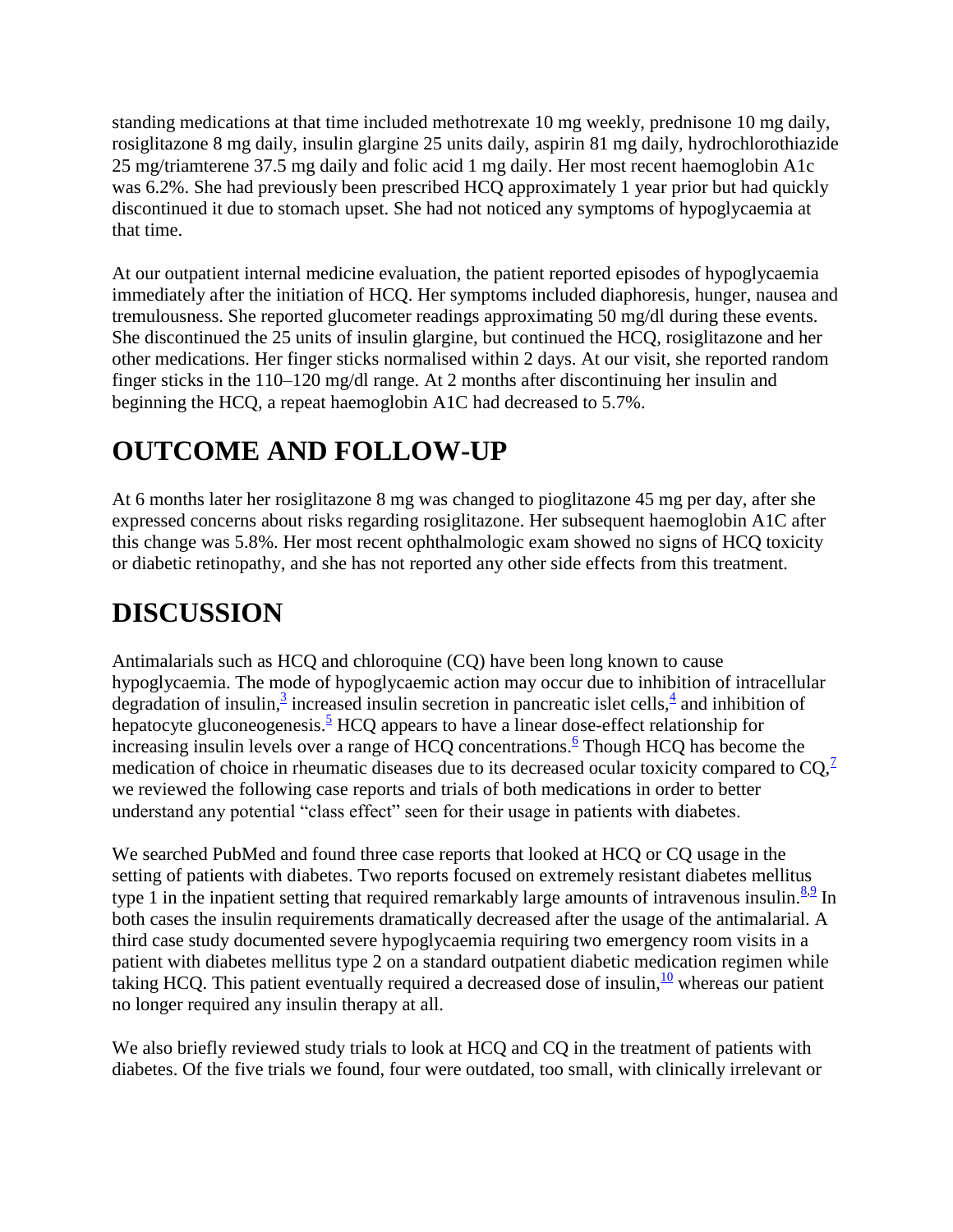only short-term outcomes.  $\frac{11-14}{2}$  $\frac{11-14}{2}$  $\frac{11-14}{2}$  One study, with a reasonable clinical endpoint of long-term Hgb A1c improvement, had only 38 patients and poorly defined randomisation.<sup>[15](https://www.ncbi.nlm.nih.gov/pmc/articles/PMC3029247/?report=printable#b15)</sup>

This review highlights the need to re-examine HCQ as a specific treatment modality for diabetes mellitus type 2, in patients with and without coexisting rheumatic diseases. HCQ has an established track record in the treatment of rheumatic conditions and appears to be well tolerated and relatively inexpensive. Given the cardiovascular morbidity associated with diabetes, RA and SLE, the reported antiplatelet and lipid lowering effects  $\frac{16,17}{16}$  $\frac{16,17}{16}$  $\frac{16,17}{16}$  $\frac{16,17}{16}$  of these agents may provide additional rationale for their use.

This case report illustrates the need for internists, rheumatologists and endocrinologists to have a heightened awareness of the potential magnitude of the hypoglycaemic effect that HCQ and CQ can have. Patients with diabetes need education on the possibility of life-threatening hypoglycaemia after starting treatment with HCQ or CQ. Within the days after instituting antimalarial treatment, there needs to be open communication between patient and provider in order to anticipate and identify this occurrence and make appropriate adjustments in diabetic medications.

#### **LEARNING POINTS**

- Patients with diabetes on hypoglycaemia-inducing medications need to closely monitor their blood sugar when starting hydroxychloroquine (HCQ).
- Physicians caring for patients with diabetes with systemic lupus erythematosus (SLE) or rheumatoid arthritis (RA) need to be educated about this side effect and appropriately titrate diabetes medications.
- More studies investigating HCQ as a diabetic medication are needed.

# **Footnotes**

**Competing interests:** None.

**Patient consent:** Patient/guardian consent was obtained for publication.

# **REFERENCES**

1. Simard JF, Mittleman MA. Prevalent rheumatoid arthritis and diabetes among NHANES III participants aged 60 and older. J Rheumatol 2007; 34: 469–73 [PubMed: 17183622] 2. Wasko MC, Hubert HB, Lingala VB, et al. Hydroxychloroquine and risk of diabetes in patients with rheumatoid arthritis. JAMA 2007; 298: 187–93 [PubMed: 17622600] 3. Opara E, Van Haeften T. Use of chloroquine in adipocyte in insulin binding. Diabetes 1987; 36Suppl: 160A

4. Asamoah KA, Robb DA, Furman BL. Chronic chloroquine treatment enhances insulin release in rats. Diabetes Res Clin Pract 1990; 9: 273–8 [PubMed: 2146103]

5. Jarzyna R, Kiersztan A, Lisowa O, et al. The inhibition of gluconeogenesis by chloroquine contributes to its hypoglycaemic action. Eur J Pharmacol 2001; 428: 381–8 [PubMed: 11689198]